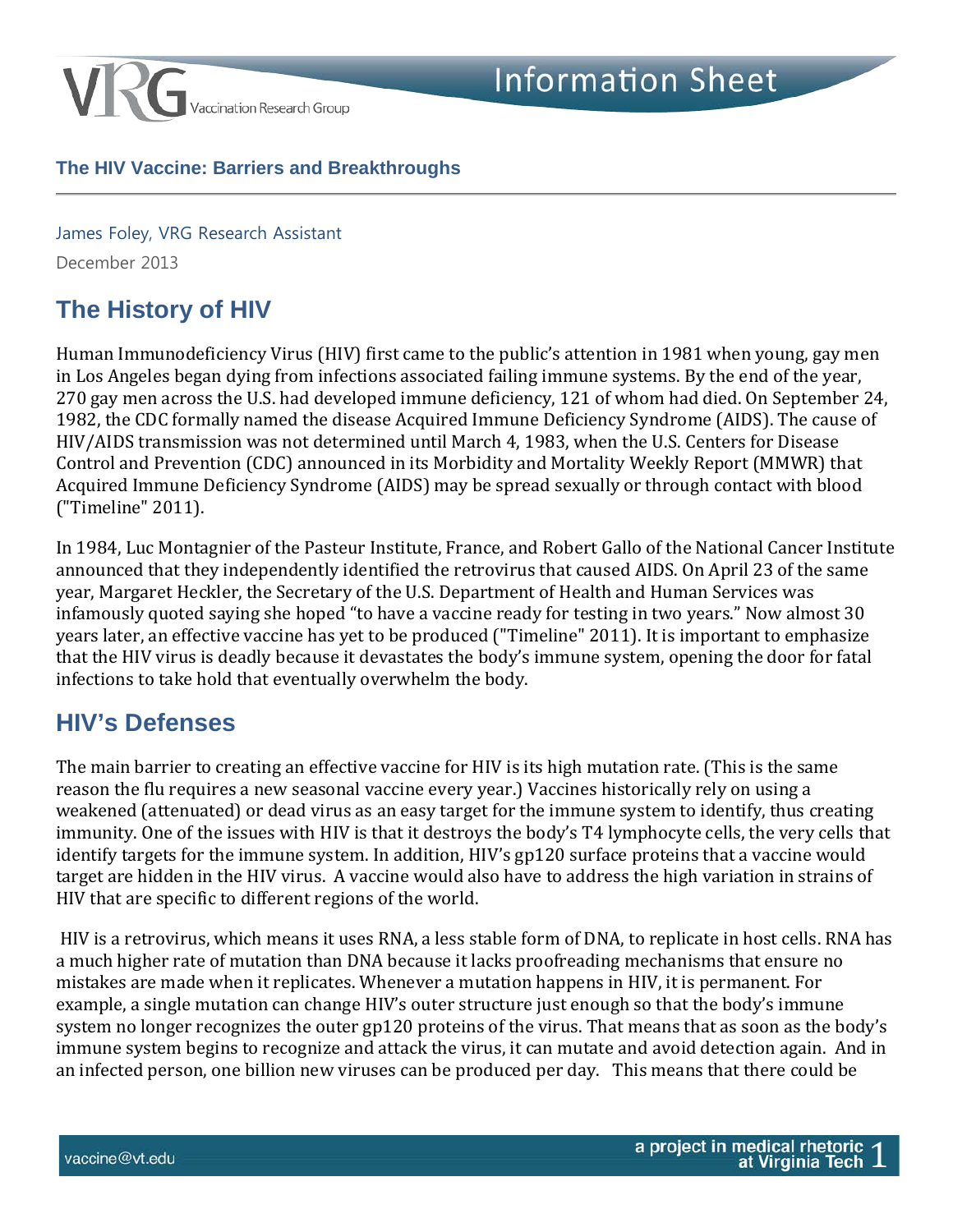

multiple strains of virus present in the body at one time, all with different characteristics, and all attacking the immune system (Hunt, 2009).

HIV also targets receptors found on the outside of T4 lymphocytes (helper T cells), immune cells that identify targets for the immune system to attack. Loss of T4 helper lymphocytes leads to a general failure of the immune system (immunosuppression); therefore, infections that the body would normally defend itself against become fatal (Hunt, 2009). This process makes it difficult for a vaccine to invoke a large enough immune response from the body, when HIV is destroying the very cells needed by the body to destroy HIV.

A successful vaccine will have to overcome these challenges, and find a way to provide a means for the body to identify a broad range of HIV's gp120 proteins located on the outer coat of the HIV virus. This protein is what attaches to the receptors of helper T cells and gains access to the cell to replicate itself. The region of gp120 that attaches to these receptors is the key to providing an immune response because this region is the same across all the strains of HIV. The problem is that this region is hidden on the virus by mutable regions of HIV that shield it from the body's immune system (Hunt, 2009).

Another consideration in developing a successful HIV vaccine is the wide variety of HIV strains around the world. Most cases of HIV infection are due to the HIV-1 strain, which is deadlier than the HIV-2 strain that is found predominantly in West Africa. Each strain of HIV has different groups, each with several subtypes. For example, the main groups of HIV-1 are M, N, and O. HIV-1 main group (M) has been the most deadly, infecting 60 million and causing 25 million deaths, especially in sub-Saharan Africa. It also has 9 subtypes that are spread around the globe, with subtype B representing a majority of HIV-1 infections in Europe and the Americas. HIV's high degree of genetic diversity means that vaccines will likely need to be tailored to specific areas of the globe that have higher incidences of certain types of HIV (Hunt, 2009).

## **HIV Vaccine: Current State**

The road to a broad, effective HIV vaccine is not a straight line. A vaccine has yet to be developed 30 years after the discovery of HIV, because it is unlike any virus we have encountered in the past, slowing the development process as we learn more about HIV and its replication cycle. (Even with a more straightforward virus, the vaccine development process as a whole is slow and deliberate to ensure safety and efficacy.) Scientists have tried many different methods to create a vaccine that addresses the challenges posed by the HIV virus. These methods include subunit vaccines, live attenuated vaccines, recombinant vector vaccines, and whole cell inactivated vaccines.

The first HIV vaccine tested in humans, AIDSVAX, was an example of a subunit vaccine, which used purified HIV gp120 surface proteins to provoke an immune response. The rapid mutation rate of HIV quickly changed the structure of these surface proteins rendering this vaccine ineffective. A vaccine that cannot adjust as fast as HIV has little hope to be successful against it. The likelihood of a subunit vaccine providing protection against a broad range of HIV strains is very low because of its genetic diversity (Tong, 2013).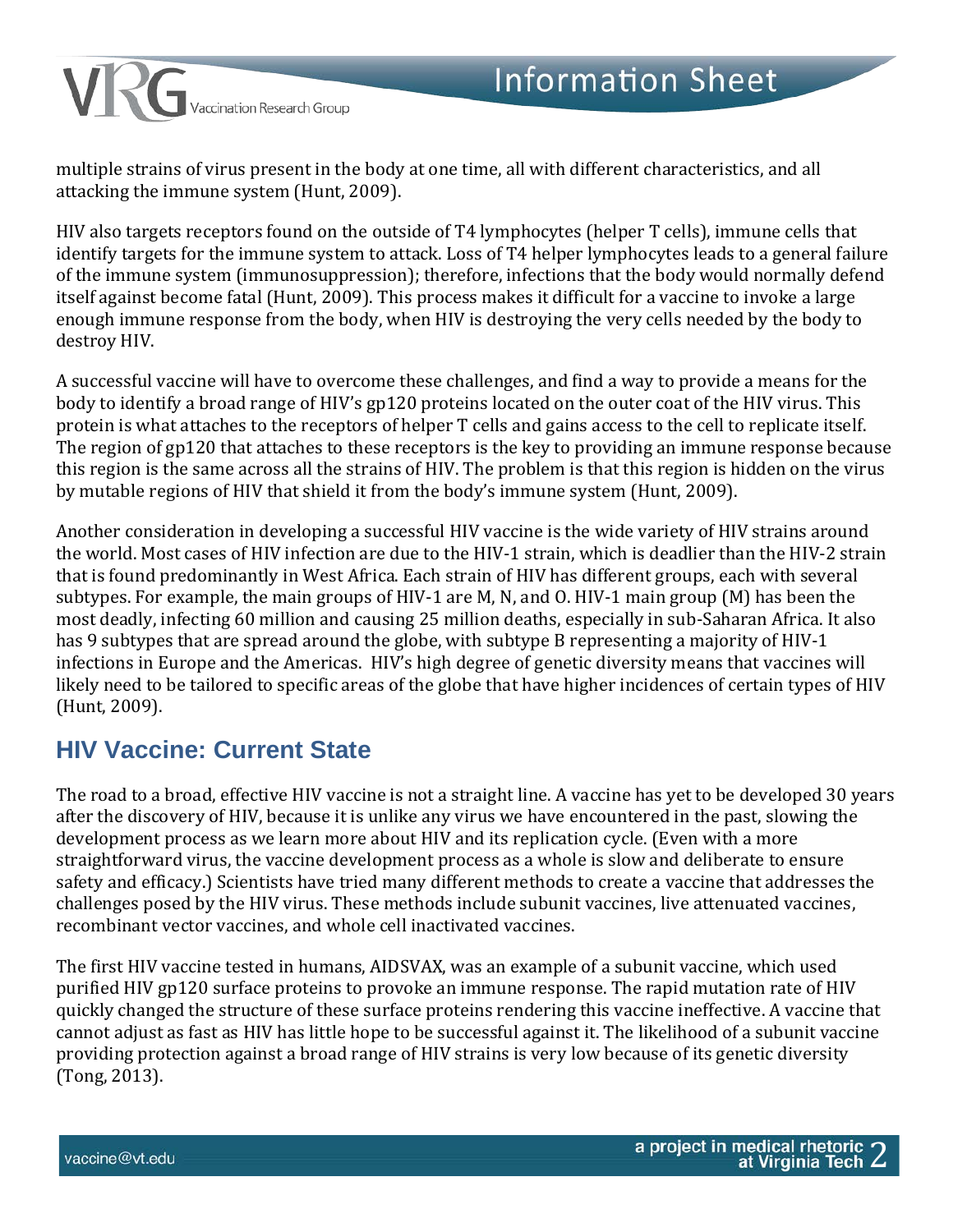

Another strategy is using a live attenuated vaccine, which is made from a weakened HIV virus. This strategy has been effective with other vaccines, notably measles and mumps. Some scientists have genetically deleted the NEF gene in HIV, making it benign (Tong, 2013). Recent research shows that a live attenuated virus with the gene deletion has potential to be effective. However, although the risk is low, there is a possibility that the weakened strain with the gene deletion could revert to its original, virulent form (Hunt, 2009).

The dangers associated with using a live attenuated vaccine led some scientists to consider the strategy of using a recombinant vector vaccine. This type of vaccine inserts HIV genes into an attenuated vector (another bacterium or virus) that delivers and expresses the proteins of the HIV genes inside the body to stimulate immune response. A weakened adenovirus (which causes the common cold or sore throat) has commonly been used as an HIV vaccine candidate because of its specificity for human hosts and ability to enter the body (Tong, 2013).

Another possibility for a vaccine is using a whole cell inactivated vaccine, in which the ability of HIV to reproduce has been eliminated. This strategy had not been given much attention until recently, when Dr. Chil-Yong Kang at the University of Western Ontario announced the success of his team's vaccine in Phase 1 clinical trials. This vaccine uses a genetically modified killed whole virus HIV-1 that is chemically inactivated by radiation. Dr. Kang uses the NEF gene deletion to reduce HIV's virulence and radiation to inactivate its RNA genome. The vaccine is based on the HIV-1 subtype B group, which is found predominantly in Europe and the Americas. Even though it is based on that particular group, it can easily be adapted to other HIV types, if the vaccine is successful. The biggest challenge ahead for Dr. Kang is securing funding from a large multinational drug company with the funds necessary for Phase 2 and 3 human trials, which are estimated to cost \$100 million dollars (Kang, 2012).

### **References**

Aids.gov, (2011). A timeline of aids. Retrieved from website: http://aids.gov/hiv-aids-basics/hiv-aids-101/aids-timeline/

Hunt, R. H. (2009). Human immunodeficiency virus. Informally published manuscript, School of Medicine, University of South Carolina, Columbus, SC, Retrieved from http://pathmicro.med.sc.edu/lecture/hiv12a.htm

Kang, D. C. (2012, November 5). Promising results from hiv vaccine trials. Retrieved from http://www.schulich.uwo.ca/schulichhome/articles/2012/11/05/early-results-from-hivvaccine-trials-to-be-announced